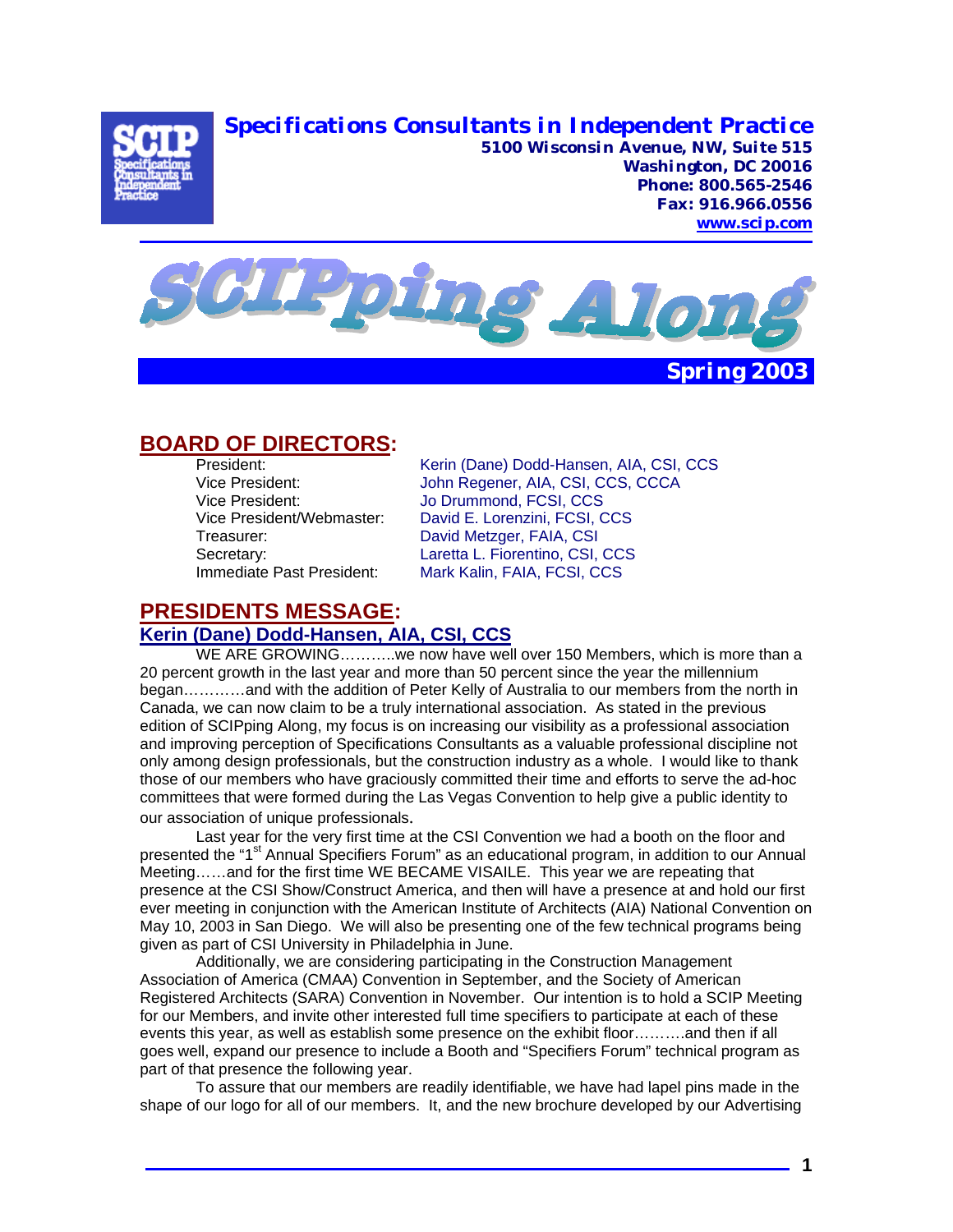Committee, will be distributed to our members from our booth in Chicago.

 Our schedule of events at the CSI Show this year is different from recent years, in part because of the revised format of the Convention, but mostly to afford our members the opportunity to attend the presentations of the MasterFormat Task team all three days of the convention. It's a very important issue! I also wanted to adjust our schedule to allow members to travel later in the week so as to not have to take time from their work schedule, especially now that CSI Chapters are reluctant to fund many of their (as a result our) members to attend this Convention. Hopefully, we will be able to get together individually at our booth or elsewhere, and discuss some of the issues as they emerge, before our Annual Meeting.

I would like to personally thank our sponsors for this year's activities at the CSI Show, including CENTRIA Architectural Systems; 4specs.com, Inc.; Hufcor, Inc.; Nystrom Building Products; Pacific Polymers International, Inc.; Best Access Systems, Inc.; Kelly Moore Paint Co.; and Firestop Contractors International Association; for their participation and help in elevating this years meeting to our normal high standard.

Should you wish talk with me or volunteer to assist with our efforts during this Show, please e-mail me a dane@dodd-hansenconsulting.com, or after April 7 leave me a message at the Best Western Inn of Chicago Phone: 312-787-3100………or visit me at our booth.

## **SCIP AT THE CSI SHOW, CHICAGO:**

McCormick Place, April 9<sup>th</sup> to 12<sup>th</sup>, 2003.

#### **SCIP Booth:**

Wednesday April 9<sup>th</sup> thru Friday April 11<sup>th</sup>; 10:00 AM to 3:30 PM; Exhibit Hall, Booth 2033, McCormick Place.

Volunteers for staffing the booth for one hour increments throughout the exhibit period are needed to cover the 5-1/2 hours each day that the exhibit floor will be open.

#### **Hufcor Reception for SCIP Members:**

Thursday, April 10, 2003; 5:30 to 7:30 PM; Hufcor Regency Suite, Hyatt Regency McCormick Place, 2233 South Martin Luther King Drive.

All SCIP Members and invited guests are welcome.

#### **Informal Board Meeting and Discussion:**

Thursday, April 10, 2003; 7:30 to 9:00 PM; Hufcor Regency Suite, Hyatt Regency McCormick Place, 2233 South Martin Luther King Drive

# SCIP 2<sup>nd</sup> Annual "Specifiers' Forum" at the CSI Show, Chicago:

Friday, April 11, 2003; 2:15 to 4:45 PM; Education Session F11, Room N228, McCormick Place.

The program will follow the outline published in the article appearing in the March edition of the Construction Specifier magazine.

Introduction: The State of the Specifying Profession; Kerin Dodd-Hansen, AIA, CSI, CCS.

- Interactive Panel Presentation/Discussion: facilitated by Michael Chambers, FAIA, FCSI, CCS.
- Green Architecture, Sustainable Design, & LEED Certification: Douglas Hartman, FAIA, FCSI, CCS.
- MasterFormat and Code Changes Impact on Specifiers: John Raeber, FAIA, FCSI, CCS.
- Training and Developing Specifiers: Tom Heineman, FCSI, CDT
- The Specification Consulting Business: Mark Kalin, FAIA, FCSI, CCS.

Each of the panelists will make a five minute presentation of their topic at the beginning of the program. The remainder of the program will be facilitated discussion of the introduced topics.

The session will be recorded.

Volunteers will be needed to staff the door and hand out program summaries.

**2**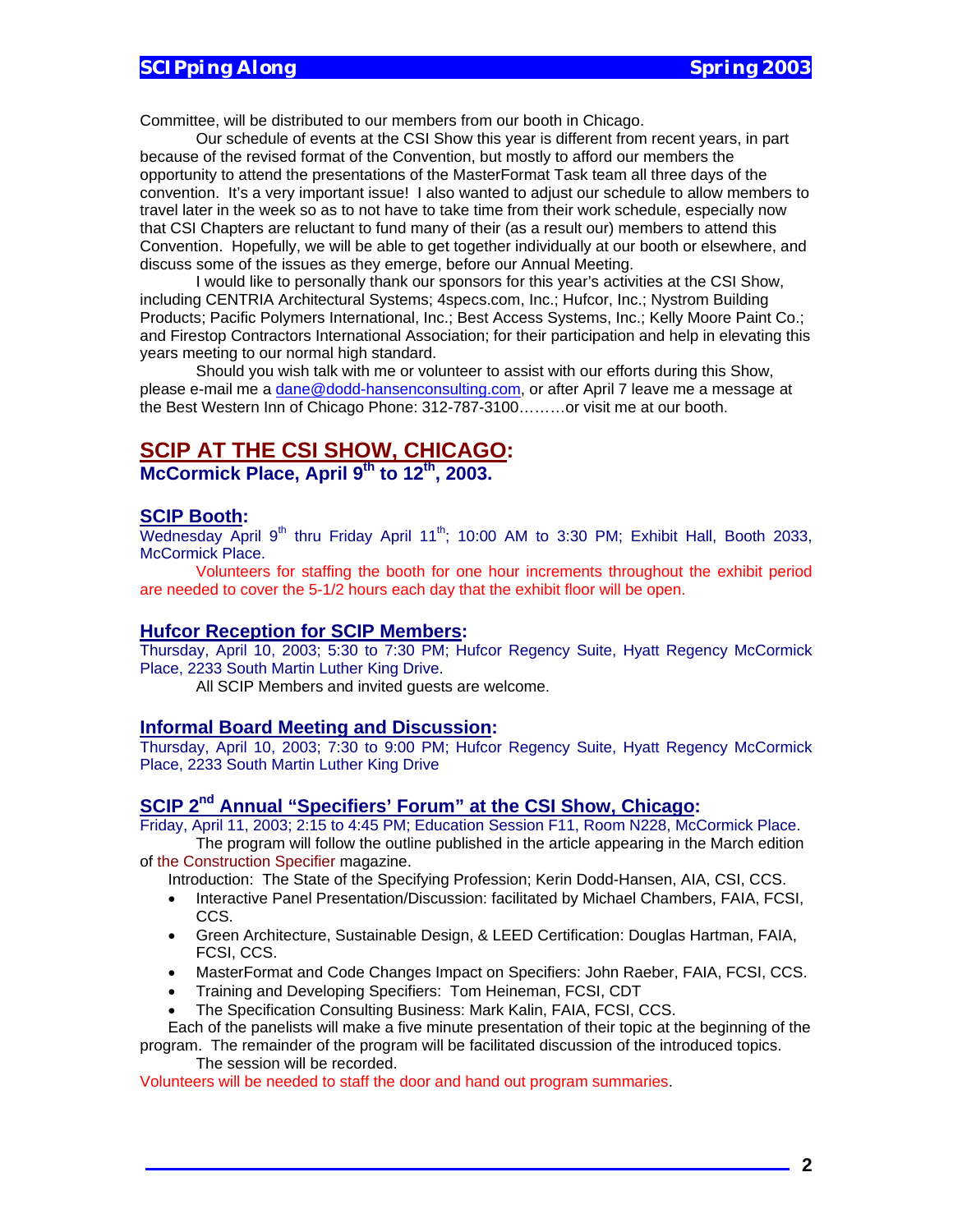## **SCIP Members Being Honored by CSI:**

Honors and Awards Gala, April 11, 2003; Reception 6:30 to 7:00 PM; Dinner and Awards 7:15 to 9:00 PM

- Herman Hoyer, FCSI, CCS has been unanimously elected to the Construction Specifications Institute's highest honor…..that of Honorary Member, for his contributions to the art of specifying and lifelong involvement with the Institute.
- John McCaffrey, AIA, CSI, CCS will be elevated to Fellowship in CSI for his contributions to the development of the Uniform Drawing System (UDS) and the National CAD Standard.

All members are invited to attend the Reception to honor their achievements.

#### **Annual Meeting:**

Saturday, April 12, 2003; 8:00 AM to 5:00 PM; the Continental Room, Chicago Athletic Association, 12 South Michigan Avenue.

 8:00 to 10:00 AM - Informal Discussion: Breakfast Bar hosted by 4specs.com. 10:00 to 10:15 AM - Break: Refreshments hosted by Nystrom Building Products. 10:15 to 12:00 AM - Membership Meeting. See Agenda attached to this e-mail. 12:00 to 1:30 PM – Luncheon hosted by CENTRIA Architectural Systems.

 **NOTE:** Reservations for the Luncheon may be E-mailed to Dave Metzger at davem@hellerandmetzger.com or sign up at the SCIP Booth not later than 3:00 PM, Wednesday April 9, 2003.

Luncheon Program:

The Asbestos Crisis in America: Mr. Ferguson will brief us on the Asbestos Crisis in America" and the role being played by his company and other members of The Asbestos Alliance to achieve legislative reform so that people who develop symptoms from exposure to asbestos will be fairly compensated in the future. He and, will be available to discuss with us the litigation currently being argued in US Bankruptcy Court, as well as other issues such as mold and mildew. Presented By: Stanley L. Ferguson, who is Senior Vice President and General Counsel; Robert Bell, Director of Government Affairs, and Robert C. Grupe, Director of Architectural and Technical Solutions, USG Corporation.

1:30 to 3:00 PM – Open Discussion.

 3:00 to 3:15 PM – Break: Refreshments by Nystrom Building Products. 3:15 to 5:00 PM – Open Discussion.

#### **Annual Board Meeting:**

Saturday, April 12, 2003; Main Dining Room, Chicago Athletic Association, 12 South Michigan Avenue.

5:30 to 7:30: Meeting and Dinner.

## **COMMITTEES:**

#### **Bylaws Committee**:

Chaired by Tom Heineman, FCSI, CDT; with Sheryl Dodd-Hansen, FCSI, CCS; Margaret Chewning, CSI, CCS, CCCA; Dean McCarty, CSI, CCS; and Sherry Harbaugh-Lape, AIA, CSI, CCS.

REPORT: Sheryl Dodd-Hansen, FCSI, CCS and Tom Heineman, FCSI, CDT

 The Bylaws Committee has engaged in continuing dialogue about the possible changes in the SCIP Bylaws that would be necessary to accomplish proposed changes to Membership categories. Based on a lengthy "Background" document detailing the history of SCIP and KnowHow, and the Membership Committee's initial report, a draft set of Bylaws revisions was developed. Resulting comments indicate that, as is to be expected in this group, opinions vary widely as to the direction to be taken. The one sure thing is that dialogue at the Roundtable in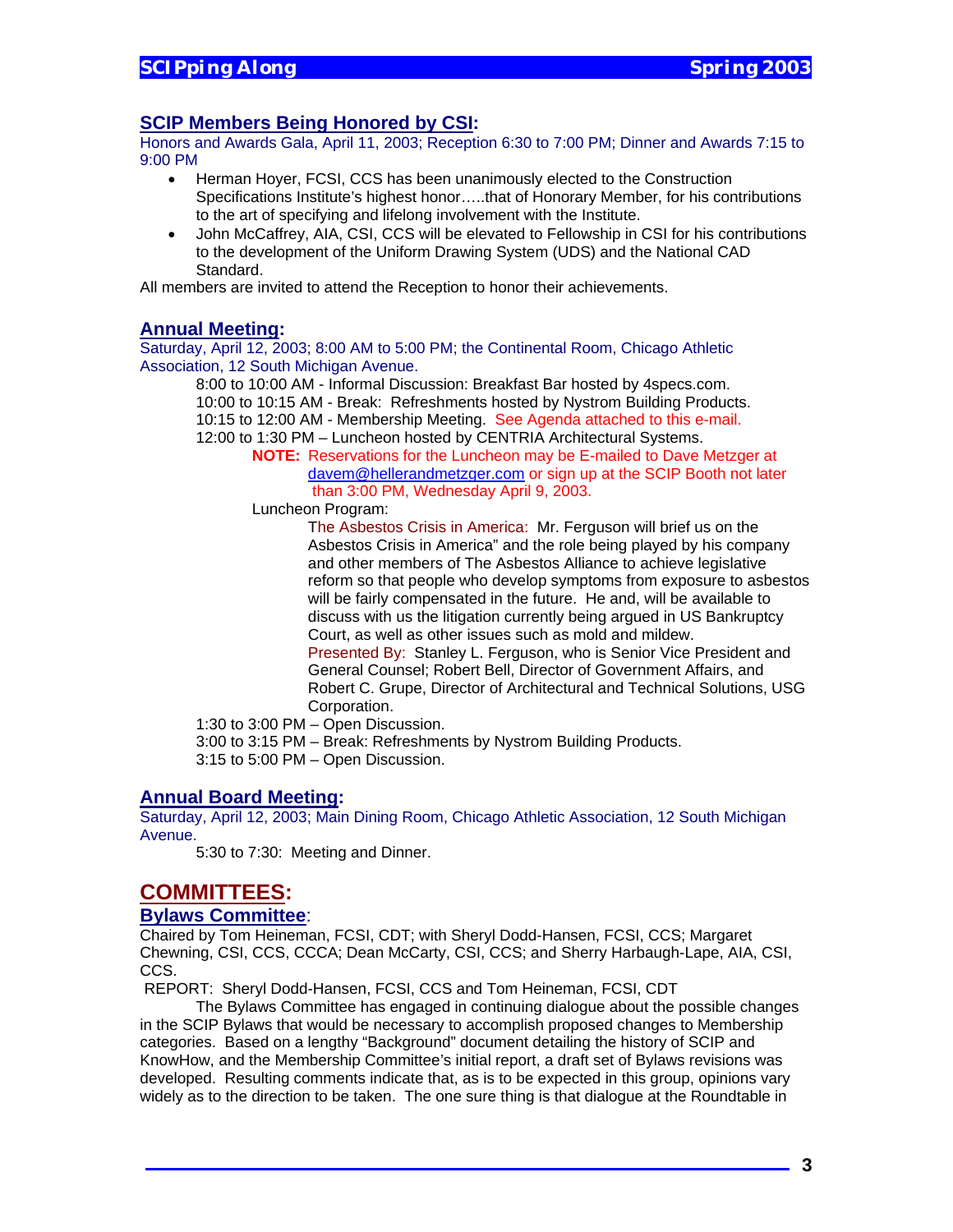Chicago will be lively (and all that jazz), as the larger group debates what sort of specifiers may constitute potential new categories of members for our organization, and how proposed change fits into an overall plan for the future.

#### **Membership Committee:**

Chaired by David Metzger, FAIA, CSI; with Hans Meier, AIA, FCSI, Hon.; and Robin Treston, CSI, CCS.

REPORT: David Metzger, FAIA, CSI

 This committee was charged with reviewing membership categories, with particular attention to expansion of "Corresponding" membership expansion to include CCS's who are full time specifiers who are not self employed. The membership Committee has proposed the following: That membership in SCIP be limited to full-time specifiers, as defined in SCIP bylaws. Applicants who do not write specifications full-time, as defined in SCIP bylaws, are not eligible to join SCIP. Specifiers who are employed by manufacturers or who receive commissions for specifying a particular product are not eligible to join SCIP.

There would be three member categories:

- "Consultant Specifiers" (current SCIP "members"), who have the responsibility to prepare complete project manuals (not necessarily preparing each section or division but preparing the majority of material).
- "Staff Specifiers": Similar definition to Consultant except that they are employed by a firm rather than an independent consultant.
- "Specialty Specifiers", who prepare only selected individual sections, with no responsibility to prepare complete project manuals.

"Sponsors" would not be a membership category but a recognition of support of SCIP's educational objectives.

#### **Advertising Committee:**

Chaired by Sheryl Dodd-Hansen, FCSI, CCS; with Mark Chavez, RA, CSI, CCS; and Linda Stansen, CSI, CCS; Bob Woodburn, RA, CSI, CCS, CCCA. Report: Sheryl Dodd-Hansen, FCSI, CCS

The Advertising Committee has produced a tri-fold color flyer which will be available for distribution to SCIP members and visitors to the SCIP booth at ConstructAmerica. It has also developed postcards to be handed out in Chicago regarding SCIP and the  $2^{nd}$  Annual Specifiers' Forum.

Research has been undertaken regarding the costs of advertising in various newsletters. CSI and AIA chapters around the country have been contacted and their various rates tabulated for reporting at the April meeting.

#### **Communications Committee:**

Chaired by Melissa Aguiar, CSI, CDT; with David Lorenzini, FCSI, CCS; Mark Kalin, FAIA, FCSI, CCS; and Colin Gilboy, PE, CSI, CCPR.

REPORT: David Lorenzini, FCSI, CCS

Main activity has been maintenance of the web site and in particular the member directory, with over 25 new members since this time last year, and numerous relocations and address changes. The "new" tags are removed when a new member roster is printed so that the web site directory always supplements any changes in the printed version. A few articles on member news and information on the annual meeting round out the balance of work. As required, the web site domain is renewed every two years, and invoices from earthlink.net are forwarded to the treasurer for reimbursement about twice a year.

The web site can probably be categorized as a second-generation site. Most current web sites are probably fourth generation by comparison. Our goal is to produce a third generation site, since we do not need the flash and jazz of a fourth generation site. Our goals are not finalized or prioritized yet, but we can make a few observations about where we are headed. We have always maintained that the website was only as good as the participation of the members. We originally set up the pages to provide valuable content to the members. However,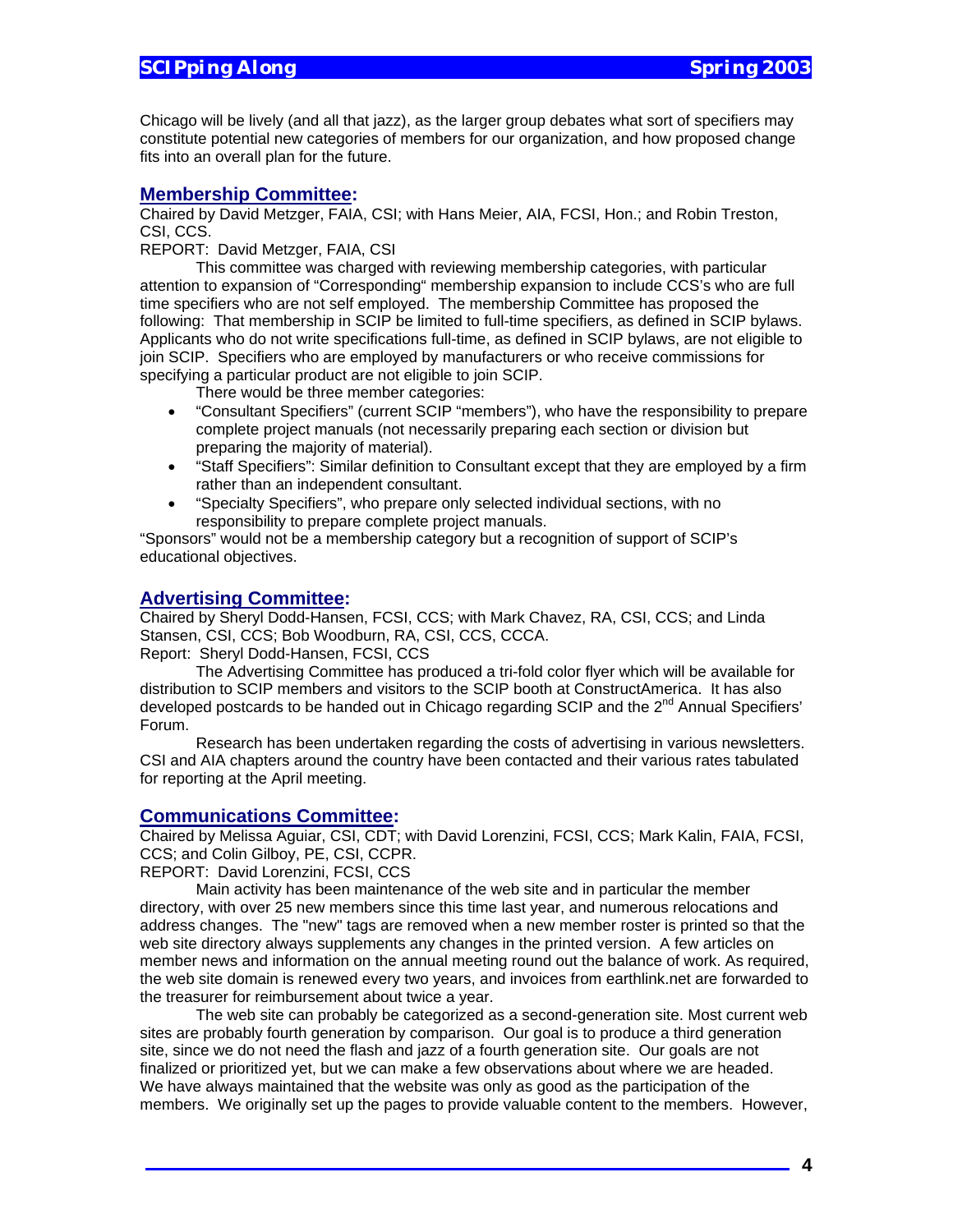hardly anyone has submitted any material to share with other members. One of the ideas that came out of our annual meeting last year was to share specialty spec sections in the member area. *Goal: Encourage members to participate in sharing ideas and information that will make the web site a valuable resource.*

The other area we have been hoping to implement was a database structure for the member directory so potential clients could sort by location or specialty when searching for a specifications consultant. We also wanted to provide the ability of each member to update his/her own membership information. This database could be common for use by both the treasurer and the webmaster, avoiding time consuming coordination. *Goal: Convert member directory into a common "web site/membership chair" database structure that can be updated by each member.* 

 The site itself is still second generation, since it was set up in 1996. Some minor changes were made to the appearance a few years ago, but it needs more than a face lift. We need a fresh design that imparts a professional image. *Goal: Design and implement new graphics and organizational structure to provide a more professional image.*

#### **MasterFormat/OmniClass (OCCS)/Manual of Practice Review Committee:**

Ongoing oversight chaired by John Raeber, FAIA, FCSI, CCS; with Wayne Watson FCSI, FCSC, CCS; Tom Heineman, FCSI, CDT; and Helga Brady, CSI, CCS. REPORT: John Raeber, FAIA, FCSI, CCS

Dennis Hall and the MasterFormat Expansion Task Team have made a tremendous effort to bring together the comments made by various individuals and groups to put together the "Proposed MasterFormat" dated February 21, 2003.

 Unfortunately, they have succumbed to the problem of not being able to see the forest for the trees. By putting together bits and pieces of the various systems in the last go around of hearings, they have come up with a document that is not an improvement over the existing MasterFormat, it is just another in a long series of changes.

 They have finally broken the 16 Division paradigm only to replace it with a document that has only one real benefit, to add new expansion space. There are dozens of ways to add space without changing the whole system. Such a major change requires a good reason, a true benefit to the construction industry.

 It is tempting to take the "Proposed MasterFormat" and begin arguing the pros and cons of the various listings, numberings, and sequencings. But, that would be joining the Task Team in the problem of not seeing the forest for the trees. The forest is the goal of improving MasterFormat. Continued arguing over numbers and locations of information is basically looking at each individual tree while failing to recognize the intent is to improve the whole forest.

 SCIP would be best served if each member looks at what the Task Team has developed and decide for themselves if the proposed system improves MasterFormat. If they find the system does not improve MasterFormat, they should let CSI and anyone else who might listen know why they are against the proposed MasterFormat. It is a major change and not an improvement.

 The Task Team needs to take a step back from what they've done and either provide a clear, concise explanation of how it improves MasterFormat (beyond adding space), or they need to realize they have failed in their charge and need to rethink what they're doing.

# **New Committees in Formation:**

#### **Planning, Events and Funding Committee:**

Chaired by Kerin (Dane) Dodd-Hansen, AIA, CSI, CCS; Mark Kalin, FAIA, FCSI, CCS; Michael Chambers, FAIA, FCSI, CCS; VOLUNTEERS NEEDED; contact Dane Dodd-Hansen.

This committee will be charged with creating the following:

- Development of a cohesive plan for SCIP's evolution in the future.
- Investigating, selecting, and planning the events at conventions conferences and other professional gatherings in which SCIP will present an educational program, have a booth or hold a membership meeting.
- Establishing requirements for sponsorship and funding of SCIP educational programs, booth/tabletop presentation or membership meetings.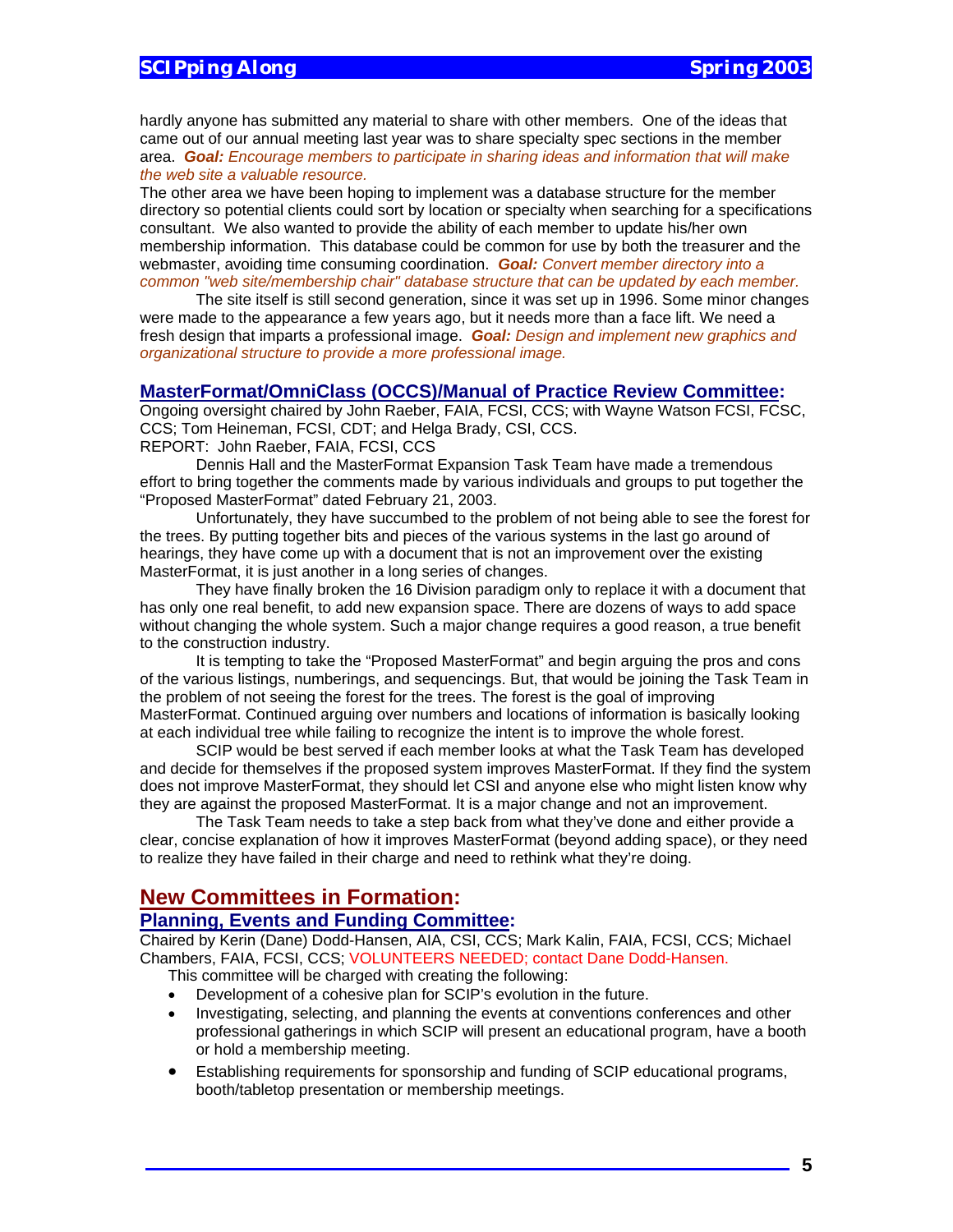#### **Education Committee:**

Chaired by Michael Chambers, FAIA, FCSI, CCS; VOLUNTEERS NEEDED; contact Dane Dodd-Hansen or Mike Chambers.

SCIP's Education Mission is to develop and deploy excellent educational programs to accomplish the following objectives:

- Maintain SCIP members' specification and technical skills to meet or exceed the "Reasonable Standard of Care".
- Present specification training for practicing design professionals through the AIA/CES program.
- Encourage, support and train SCIP members to train and/or mentor new specifiers.
- Partner with Industry Experts, Trade Associations, and Manufacturers to maintain SCIP members as the key industry knowledge managers.

The Education Committee is committed to identifying key industry resources, developing excellent continuing education programs, providing support for mentoring programs, and partnering with top industry leaders to ensure that SCIP education programs support and reflect the quality and utility of professional services that SCIP members provide to the design and construction industry.

#### **Honors and Awards Committee:**

Chaired by Jo Drummond, FCSI, CCS; VOLUNTEERS NEEDED; contact Dane Dodd-Hansen or Jo Drummond.

This committee will be charged with acknowledging service to our association and the outstanding professional efforts of our members.

#### **Green (LEED) Committee:**

Chaired by Douglas Hartman, FAIA, FCSI, CCS; VOLUNTEERS NEEDED; contact Dane Dodd-Hansen or Doug Hartman.

REPORT: Douglas Hartman, FAIA, FCSI, CCS

SCIP members are the most logical team member to lead (no pun intended) the LEED certification effort which would keep us involved in the projects well beyond substantial completion. Our overall understanding of emerging construction material technologies and related costs make us a valuable team member and I encourage all of our members to consider membership in the USGBC and if budget allows, to attend the convention scheduled for fall of 2003 in Pittsburgh.

While the population of the USA is only 3% of the planet, we consume 40% of the earth's energy resources and of this 40%, 40% (ie 16% of the entire planet's energy resources) is used to build and operate our built environment. When you consider this fact alone, it becomes quite evident that we, as contributors to the building process, have a responsibility as good stewards of our planet to try to minimize this consumption.

## **UPCOMING EVENTS:**

#### **SCIP Presence at National Events:**

CSI University, Philadelphia: June  $28<sup>th</sup>$  and  $29<sup>th</sup>$ , 2003. Educational Program: "Specifications For the Future". American Institute of Architects (AIA) National Convention, San Diego: May 8<sup>th</sup> to 10<sup>th</sup>, 2003. Meeting: May  $10<sup>th</sup>$ , at the Marriott Hotel. Membership Discussion: 8:30 AM - 12:00 PM. Breakfast bar hosted by 4specs.com. Luncheon: 12:00 - 130 PM; Hosted by ARCOM Systems. Open Forum: 12:30 – 5:00 PM. Booth Presence: Informally with ARCOM and 4specs.com.